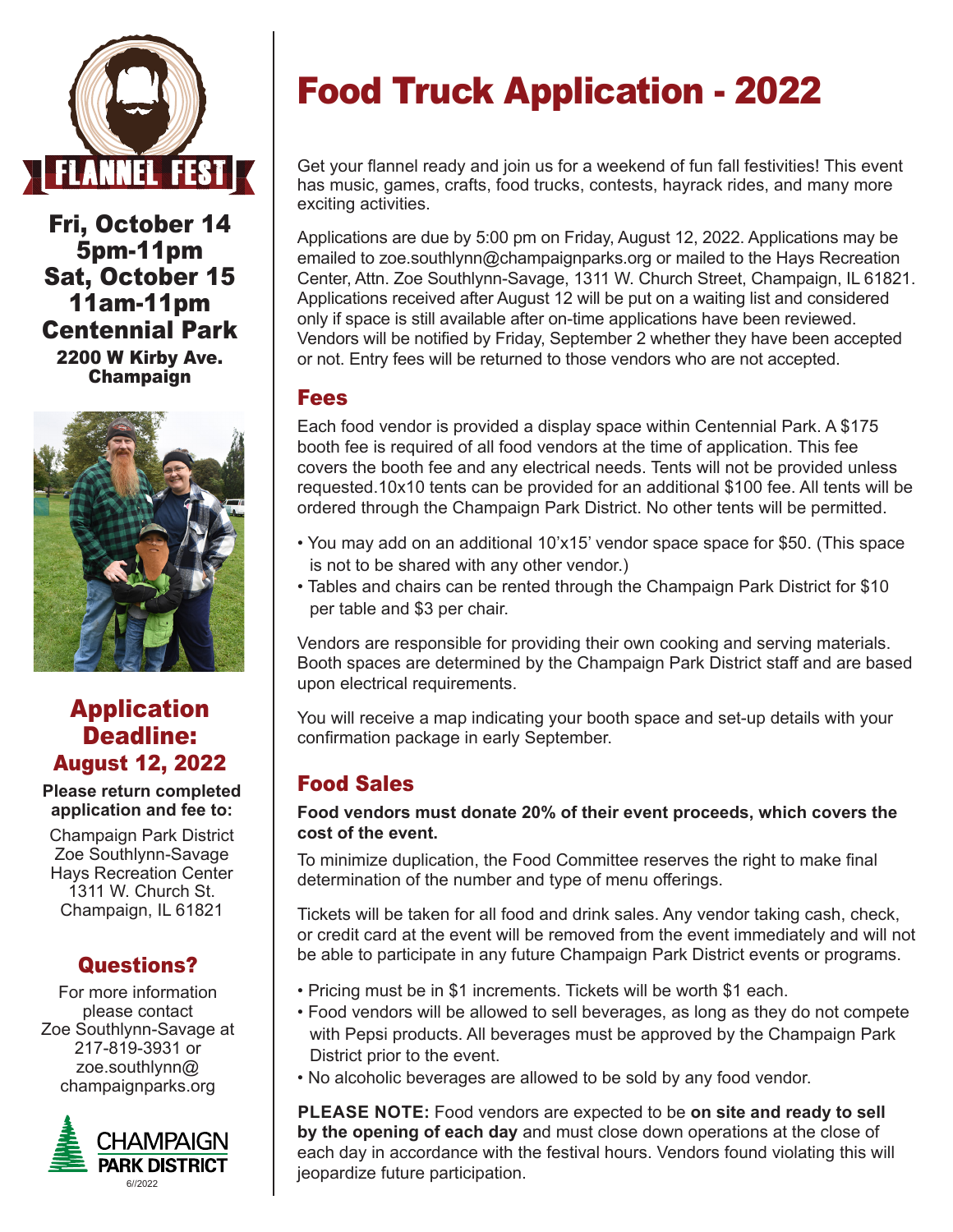## Vendor Payment

Tickets must be turned in no later then October 19, 2022 to the Hays Recreation Center, 1311 W. Church Street, Champaign IL

Tickets will then be counted and payment will be processed on or before October 28, 2022 and will be mailed to address listed on application.

Any tickets received after October 19, 2022 will be subject to payment delays up to November 10, 2022 or later.

# **Security**

Security will be provided throughout the night, however, the Champaign Park District is not responsible for lost, stolen, or damaged items.

# Questions?

Call 217-819-3931 or e-mail zoe.southlynn@champaignparks.org

# INSURANCE GUIDELINES

In order to participate, a certificate of insurance must be provided with the following coverage:

#### 1. Workers Compensation Insurance

Workers Compensation Insurance MUST BE PROVIDED, if applicable, in statutory amounts covering all employees who are to provide a service under this contract. Employer's liability coverage with limits of not less than \$1,000,000 for each occurrence.

#### 2. General Liability Insurance (Primary and Umbrella)

General Liability Insurance and/or equivalent with limits of not less than \$1,000,000 per occurrence. General Aggregate equivalent with limits of \$2,000,000 for bodily injury, personal injury, property damage liability. Products/completed operation, independent, contractors, broad form property damage, and contractual liability.

#### 3. Automobile Liability Insurance

For any motor vehicles used in connection with work to be performed, the Vendor shall provide automobile liability insurance with limits of not less than \$1,000,000 per occurrence combined single limit, for bodily injury and property damage.

#### 4. All Risk Property Insurance

Property insurance coverage shall be maintained by the Vendor for full replacement value to cover the Vendor's material, equipment, tools and supplies. The vendors shall be responsible for any loss or damage to any personal property that shall be part of this agreement.

To facilitate the application process, please ask your insurance provider to include the following information under the designated sections on the certificate of insurance:

PLEASE NOTE: Insurance must be provided at time of application.

### ADDITIONAL INSURED

The Park District, its officers, agents, and employees must be named as additional insured as respects to general liability for work performed by the named insured for Flannel Fest from October 14-15, 2022.

### **CERTIFICATE** HOLDER

Champaign Park District Bresnan Meeting Center 706 Kenwood Road Champaign, IL 61821-4112

**Questions regarding insurance, please contact the Assistant Director of Administrative Services at 217-819-3834.**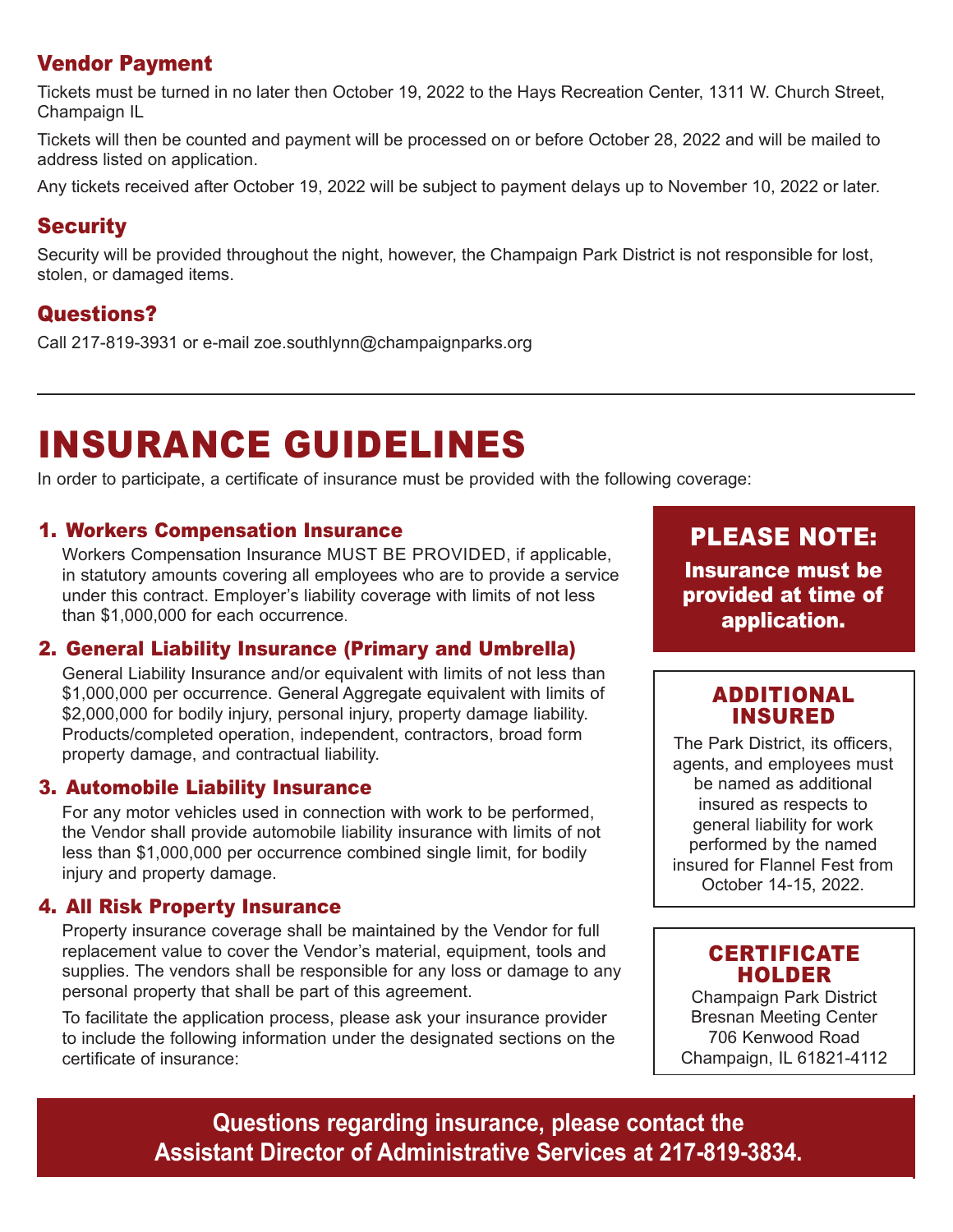

Fri, October 14 5pm-11pm Sat, October 15 11am-11pm Centennial Park

2200 W Kirby Ave. Champaign

# Application Deadline: August 12, 2022

**Please return completed application and fee to:**

Champaign Park District Zoe Southlynn-Savage Hays Recreation Center 1311 W. Church St. Champaign, IL 61821

# Questions?

For more information please contact Zoe Southlynn-Savage at 217-819-3931 or zoe.southlynn@ champaignparks.org



# Food Truck Application Form - 2022

| $10'$ x10' tent needed? $\Box$ Yes $\Box$ No |  |  |
|----------------------------------------------|--|--|

## Menu Selection

Please list all menu items below. Feel free to attach any additional information if needed. Menu items must be finalized by August 19. Tickets are worth \$1 each. **Menu items and prices may not be changed during the event unless approved by Champaign Park District Special Events Manager. Any changes made without Champaign Park District approval will result in an increased percentage taken of sales (up to 40%) and termination of participation in future events**.

\_\_\_\_\_\_\_\_\_\_\_\_\_\_\_\_\_\_\_\_\_\_\_\_\_\_\_\_\_\_\_\_\_\_\_\_\_\_\_\_\_\_\_\_\_\_\_\_\_\_\_\_\_\_\_\_\_\_\_\_\_\_\_\_\_\_\_\_\_\_\_\_\_\_\_\_\_\_\_\_\_\_\_

\_\_\_\_\_\_\_\_\_\_\_\_\_\_\_\_\_\_\_\_\_\_\_\_\_\_\_\_\_\_\_\_\_\_\_\_\_\_\_\_\_\_\_\_\_\_\_\_\_\_\_\_\_\_\_\_\_\_\_\_\_\_\_\_\_\_\_\_\_\_\_\_\_\_\_\_\_\_\_\_\_\_\_

\_\_\_\_\_\_\_\_\_\_\_\_\_\_\_\_\_\_\_\_\_\_\_\_\_\_\_\_\_\_\_\_\_\_\_\_\_\_\_\_\_\_\_\_\_\_\_\_\_\_\_\_\_\_\_\_\_\_\_\_\_\_\_\_\_\_\_\_\_\_\_\_\_\_\_\_\_\_\_\_\_\_\_ \_\_\_\_\_\_\_\_\_\_\_\_\_\_\_\_\_\_\_\_\_\_\_\_\_\_\_\_\_\_\_\_\_\_\_\_\_\_\_\_\_\_\_\_\_\_\_\_\_\_\_\_\_\_\_\_\_\_\_\_\_\_\_\_\_\_\_\_\_\_\_\_\_\_\_\_\_\_\_ \_\_\_\_\_\_\_\_\_\_\_\_\_\_\_\_\_\_\_\_\_\_\_\_\_\_\_\_\_\_\_\_\_\_\_\_\_\_\_\_\_\_\_\_\_\_\_\_\_\_\_\_\_\_\_\_\_\_\_\_\_\_\_\_\_\_\_\_\_\_\_\_\_\_\_\_\_\_\_

Item Tickets/Price (\$1 increments)

**Food vendors will be allowed to sell beverages, as long as they do not compete with Pepsi products. All beverages must be approved by the Champaign Park District prior to the event.**

## Electrical Needs

Power is limited, outside generators are accepted but require inspection prior to event. Sternos are permitted.

*\*Please list the volts, amps, and watts for all equipment. This information is listed on the label of any piece of equipment. To ensure adequate event power, please make sure this information is accurate! Also include photos of all plugs that will be used in your booth with your application.*

| <b>Items to be Plugged In</b> | <b>Amps</b> |  |
|-------------------------------|-------------|--|
|                               |             |  |

\_\_\_\_\_\_\_\_\_\_\_\_\_\_\_\_\_\_\_\_\_\_\_\_\_\_\_\_\_\_\_\_\_\_\_\_\_\_\_\_\_\_\_\_\_\_\_\_\_\_\_\_\_\_\_\_\_\_\_\_\_\_\_\_\_\_\_\_\_\_\_\_\_\_\_\_\_\_\_

*(Continued on next page)*